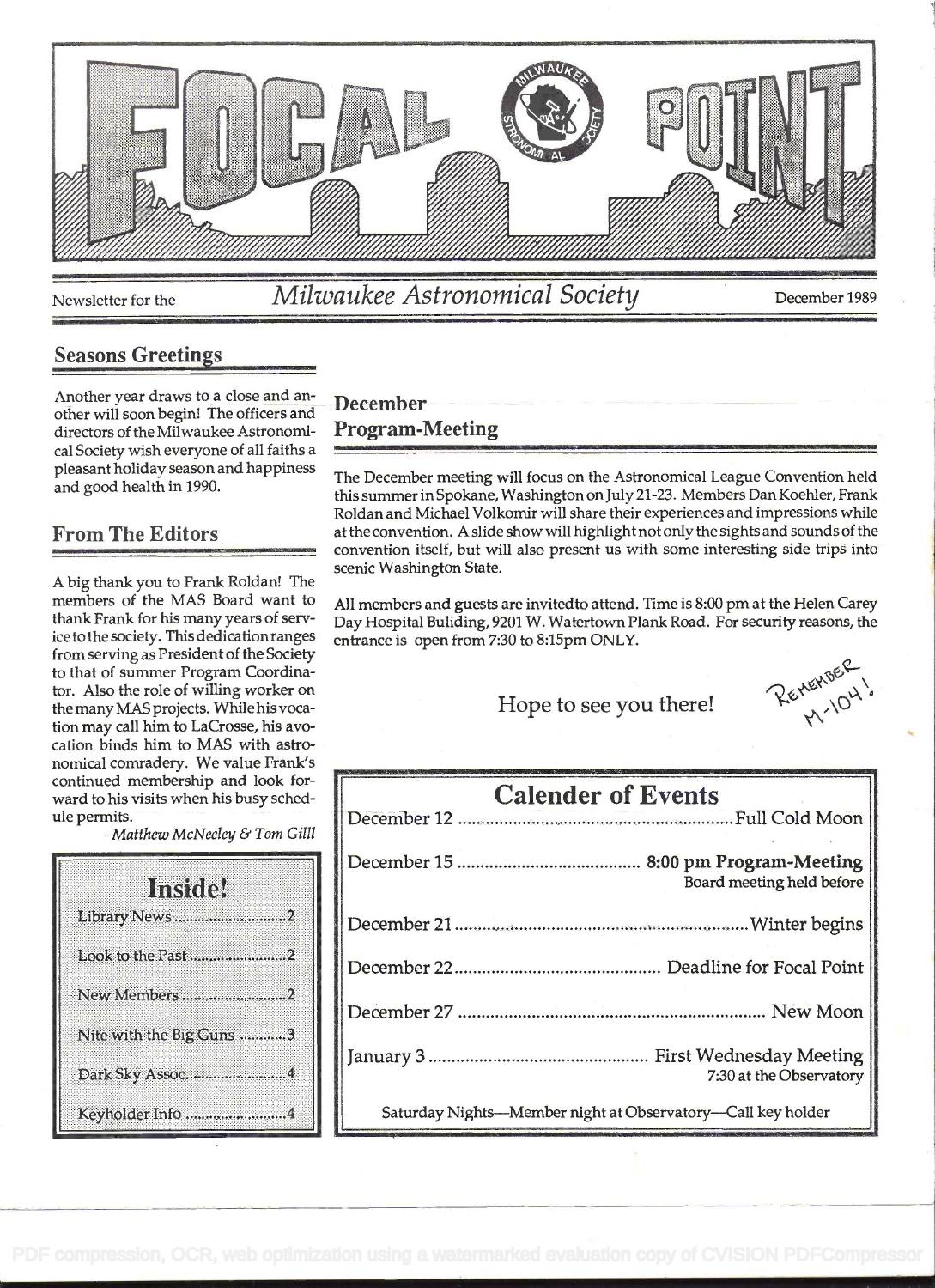#### Library News From the Past...

If you feel the need to "lighten up" amidst all the holiday preparations, I highly recommend Big and Bright: A History of the McDonald Observatory by Evans and Mulholland (1986) recently donated by Tom Milner.

The heirs of William J. McDonald interpreted the part of his will which endowed the University of Texas with nearly one million dollars to found an astronomical observatory as "evidence of mental queerness". Edwin Frost of Yerkes wrote persuasively that astronomical studies had enabled modern commerce to advance because of accurate geographical locating, time keeping and navigation. Perhaps because of his support, the Williams Bay astronomers who were looking for clearer skies were asked to form an alliance with the Texans who had the money, potential sites, but little astronomical experience.

Beginning with Van Biesbroeck and Struve, who took full and remarkably farsighted charge of the operation, the cast of characters reads like a litany of astronomical "saints". Most of them also took part in such mundane activities as picnics and the community affairs of nearby Fort Davis. The story unfolds with engaging warmth and humor ("Jeff Davis County is about the size of Israel and slightly better armed" - Brian Warner) as well as enough technical background to deepen the reader's appreciation of how astronomy came to west Texas in the 1930's and the innovations that have enabled its progress.

We have some more basic instruction type slides thanks to Tom Renner. They include several H-R diagrams, orbital mechanics and a few variable star spectra and light curves with diagrams of the systems. Please note that the Slide Index has been slightly revised to accommodate the new categories.

Again, a reminder: Anyone considering joining the Astronomy Book Club, please let the MAS library sponsor your membership. We then become eligible for some free books for our collection. See the librarian for details.

We remind you that while the Focal Point is a great place to find out what's happening in MAS, it's also your newsletter and an excellent place to share your impressions, musings, observations or whatever else you can come up with.

Whatanopportunity! Awilling and eageraudience hungry for freshnew ideas and always looking for something different show up amongst these pages. In the near future, we will introduce some regular columns and features designed to solicit response fromthe membership. Inthe meantime,you could be thinkingof an angle for a short article that captures some of what makes astronomy interesting to you.

Our members have diverse backgrounds and interests, all sharing a fascination with astronomy. Believe it-everyone cares about what you have to say and the unique way that you say it. Imagine how great it would be to have every member contribute in some way to the Focal Point. We'd all get a better feel for just who we are and it may spark some new friendships. Besides, it's kind of fun to get a byline. You'd probably end up getting extra copies and sending them to everyone you know and before you know it we'll have all these new members joining.

If an article or blurb is still unlikely, how about sharing your comments about the Focal Point? What would you like to see covered in these pages? Give us the ideas and we'll work hard for you. Reminder-Next issue deadline is December 22!

 $-$ Tom Gill & Matthew McNeeley

# DOUBL -20 years ago

Interest in a group effort with respect to the March, 1970 eclipse is being shown by observers from Racine, Madison and other areas. A point in particular is transportation-would there be interest in forming pools or chartering public transportation? contract the contract of the contract of the contract of the contract of the contract of the contract of the contract of the contract of the contract of the contract of the contract of the contract of the contract of the c



 $-10$  years ago

Something for the funny bone:

Mrs. Astronomer: "Darling, what a lovely moon."

Mr. Astronomer: "For heavens, sake, let's not talk shop!"

#### New Members

From the Editors, Pt. II Sally Waraczynski The following new members were recently announced by the MAS Board.

#### Dean and Darlene Bergiund - West Allis

Timothy J. and Mary Burrus -Brookfield

The Society extends a big welcome!

#### For Sale

Celestron300mmFl5.6 mirrorlens; \$100

Harold Schenk 2300 S. 11th Street Sheyboygan, WI 53081

Phone him at 458-6726.

Ed note: I'm confused. A mirror lens? I coudn't reach Harold by deadline so it's printed like I got it. It is a Ceistron so it's probably worth a hundred bucks.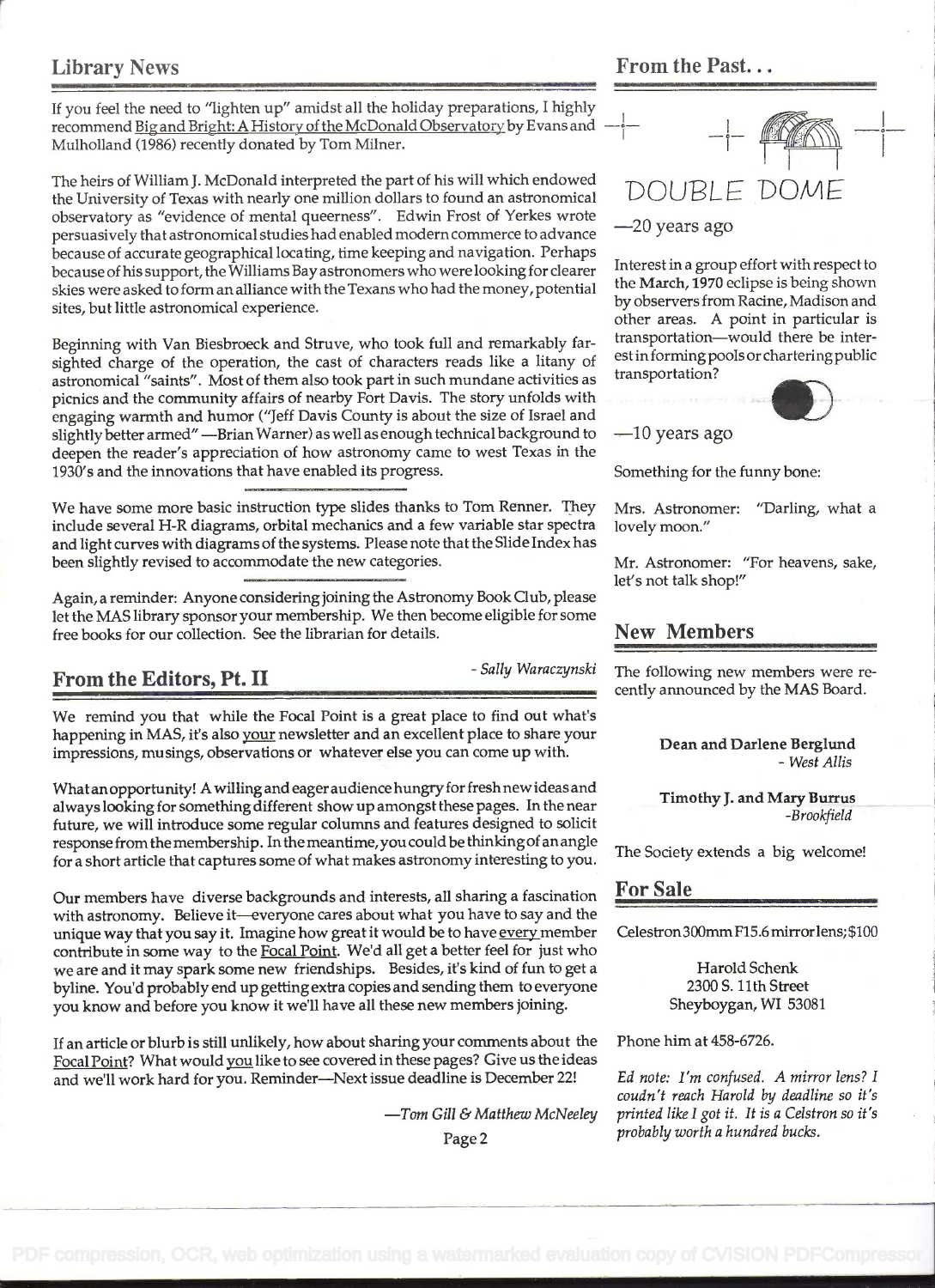# Nite With The Big Guns

Ed note: Adapted from SKY FORUM, an armchair astronomy publication.

You probably know him or know of him. He enjoys near celebrity status because he makes darn good telescopes with one feature that really stands out: They're big. When MAS member Dave Kriege (of Telescope Making fame and builder of a trio of giant dobsonians-an 18", 20" and his pride and joy, a 25" F5) invited me to join him at a dark sky location this summer, I subdued my usual apprehension about mid-week observing in the season when it doesn't get dark until way past 10pm. Peter Smitka (17 1/2" F4.5) and Rick Moscow (12 1/2" F6) would be there too. I  $MAS$  OFFICERS grabbed my 11x80 binoculars and hit the highway, anxious to spend a night with some Big Guns.

My first sight of the 25" was memorable-an ominous contraption silhouetted against the early evening sky. Open trusses rose like pillars from the beefy mirror<br>box, and connected to the eveniece case aboye our beads. Examination with a red Wice President: Matthew McNeeley box and connected to the eyepiece cage above our heads. Examination with a red flashlight revealed exceptional craftsmanship. In operation, this baby was smooth. You'd never guess it weighed in at 265 lbs. I was especially pleased to see a Telrad and a position of the standard accessory with a scope like this is a 8' stepladder present and another standard accessory with a scope like this is a 8' stepladder. Amazingly, the whole package fits neatly into a van and sets up in minutes.

It finally got dark, and from several feet over my head, Dave announced M-51. I  $\Vert$ Treasurer bounded up the ladder, remembering the first time I had located M-51 (in 11x80 binoculars) and also my first hint of spiral structure in my 10.1" Dob. This was<br>different. Not a faint fuzzy image requiring strained concentration to glimpse different. Not a faint, fuzzy image requiring strained concentration to glimpse main features. This is "Wow, I can see it!" viewing, requiring only such observational tactics as Direct Vision (you get used to it easily) and diverted breathing (lest discussional process Director John Asztalos)<br>those gasps of astonishment fog the evepiece). The Whirlpool Galaxy was a fitting dassis those gasps of astonishment fog the eyepiece). The Whirlpool Galaxy was a fitting start for a night tour of distinct galaxies, prominent central stars, wispy tendrils, H II regions, resolved cluster cores and spiral arms going every which way. It was<br>really fun I had no desire to take notes this night, content to enjoy the view like really fun. I had no desire to take notes this night, content to enjoy the view like a traveler might stare in wonder at a landscape without knowing much about it.

When the earth's rotation had done what it does best—bring new objects into **Assist.** Librarian view-Dave brought the giant scope nearly parallel to the ground. "Aha!" he exclaimed, "I've been waiting for this one!" With both feet planted firmly on the<br>ground and right eve to the ocular, he asked "Anyone want to see the Bug Nebula?" Program Dir. Matthew McNeeley ground and righteye to the ocular, he asked "Anyone wantto see the Bug Nebula?"

The big guns offer more than just knock-your-socks-off images: Often when<br>viewing a 'popular' object you get a bonus—more objects! Problem is there aren't viewing a 'popular' object, you geta bonus-more objects! Problemis, there aren't many star charts or books that expound on or even mention some of the faint objects that are easy pickings for a 25". An example: In the M13 region, I was enjoying the companiongalaxy (NGC 6207) and looked for anothersmall galaxyon the opposite side. I found three! At home, I found no mention of the extras in the 'usual' sources. This scope needed the Mt. Palomar Observatory Sky Survey for an atlas!

As the night went on, we fought fatigue simply by looking up-the sky kept getting darker and the views better. I could always catch up on sleep, buthow often would <sup>I</sup>have an opportunity to spend a whole night with a scope of this size without waiting forever in a long line?

A funny thing didn't happened after that night. Aperture fever did NOT setin. The image brightness was great, but what I really found exciting was seeing things I never saw before and working at the limits of the scope. I've been a casual observer lately and I realized if I got off my hinder and out to a dark sky that there were hundreds and maybe thousands of objects thatl could 'discover' if I would just aim my 10" scope in the correct direction.

IN 30RMATH (ON President Dr. Richard Wiesen 781-4786 354-5347 Ms. Karen Wesener 961-8752 Dan Koehler 662-2987 **Gerry Samolyk** 475-9418 774-5418 312-0918 Mrs. June Regis 962-0896 354-5347 Tom Gill 1391 N. 72nd Street Wauwatosa, WI 53213 476-6986 **Matthew McNeeley** 8200 N. Cedarburg Road Brown Deer, WI 53209 354-5347 **MAS Observatory** 18850 W. Observatory Rd. New Berlin, WI 542-9071

Page  $3$  -Tom Gill